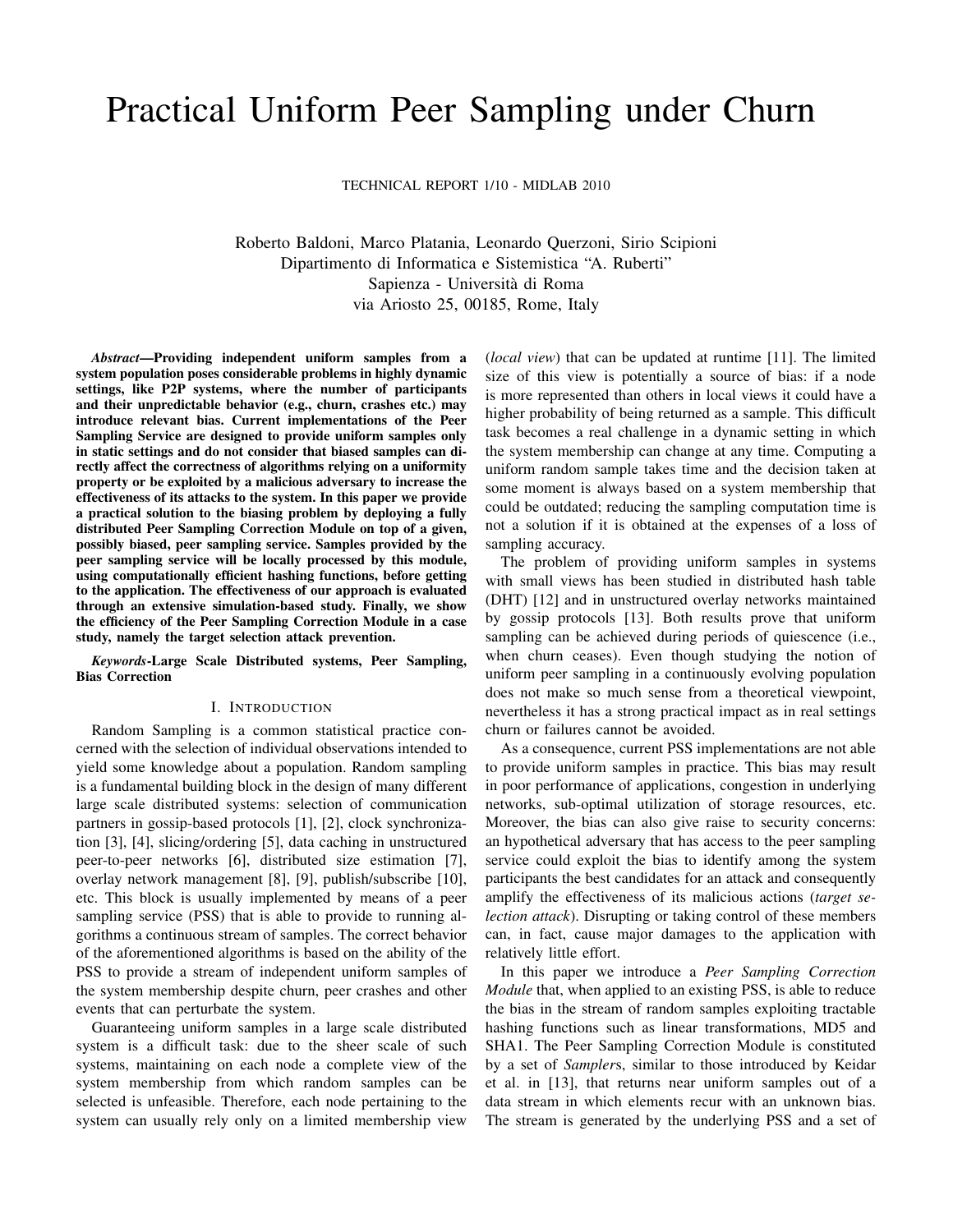interconnected samplers continuously analyzes this stream to output periodically a set of uniform random samples that can be then used by other algorithms or applications.

The effectiveness of the Peer Sampling Correction Module is evaluated through an extensive set of simulations that show both convergence speed (time to deliver a near uniform sample) and the bias reduction in static and dynamic environments. The evaluation points out an interesting trade-off between the bias reduction and the time taken to deliver two consecutive samples by the Peer Sampling Correction Module: the larger is the bias reduction, the heavier is the local computation. However our experimental results show that an effective bias reduction can be achieved by using computationally lightweight hashing functions. Moreover experiments show another interesting trade-off between the bias reduction and the number of inactive nodes in the stream of samples provided by the Peer Sampling Correction Module: higher reductions results in higher numbers of inactive nodes. However, the system can be configured to obtain the desired level of bias reduction and inactive nodes. Finally, we show the efficiency of the Peer Sampling Correction Module in a case study: to prevent the target selection attack.

The rest of the paper is organized as follows: Section II introduces the architecture of the Peer Sampling Correction Module, while Section III contains its evaluation. Section IV introduces the target selection attack and evaluates the PSCM in this case study. Finally, Section V discusses related works and Section VI concludes the paper.

#### II. REDUCING BIAS IN SAMPLES DISTRIBUTION

The problem of uniformly sampling processes in a dynamic setting has been tackled in [13] for the first time. The authors introduced a distributed algorithm, together with its supporting architecture, that can be used to build and maintain a connected overlay network despite churn or failures and even in presence of corrupted (byzantine) processes. One of the fundamental components of this architecture is the *Sampler* that, exploiting min-wise independent permutations, is able to deliver a uniform sample out of a stream of biased samples. This component was designed to converge after a certain amount of samples observed on the incoming stream towards a single unbiased sample. While this property can be useful, as shown in [13], to guarantee connectivity in presence of byzantine processes, algorithms depending on uniform peer samples periodically require new set of samples. Moreover, the practical applicability of the original *Sampler* poses non trivial problems due to the complexity of implementing efficiently min-wise independent permutations whose computational cost is exponential with respect to the size of the input [14].

In this section we introduce a *Peer Sampling Correction Module* (PSCM) that can be deployed on top of a PSS to reduce the bias possibly present in the distribution of samples it returns. Exactly as the PSS does, our module periodically delivers a set of samples that can be used by distributed applications to update their local views. Moreover the PSCM can be practically deployed employing lightweight functions (e.g. linear transformations) greatly reducing the computational cost of the bias reduction with respect to the min-wise independent permutations.

### *A. Node Architecture*

We consider a system constituted by a set of uniquely identified nodes whose size is finite but unknown. Nodes can join and leave the system at any time; the failure of a node is considered equivalent to a leave.



Figure 1. Node Architecture

Each node in the system implements the architecture depicted in Figure 1. Each application process running on a node only has a limited knowledge of the system represented by a *local view* containing the identifiers of a subset of size *V* of other nodes. Each application process executes some local computation and exchanges messages through a communication infrastructure only with other siblings running on nodes whose identifiers are contained in its local view. Each application process during its lifetime can update the content of its local view requesting a new view to a *Peer Sampling Service* (PSS) [11] through the *getView()* function. Node identifiers contained in views returned by the PSS are supposed to be random samples of the system population. Though the selection of random sample could be affected by bias, the PSS returns random sample of the nodes effectively into the distributed system, i.e. if a node crashes or leaves the system, the PSS does not include anymore the node in each view.

The PSS is able to periodically provide updated views, obtained by some computation executed on an overlay network connecting the entire system. The overlay network is maintained by an Overlay Management Protocol (OMP) that can guarantee connectivity of the system despite churn or failures. Note that we are not interested in specifying the protocols employed by either the PSS or the OMP as long as they satisfy the requirements expressed above; however, PSSs and OMPs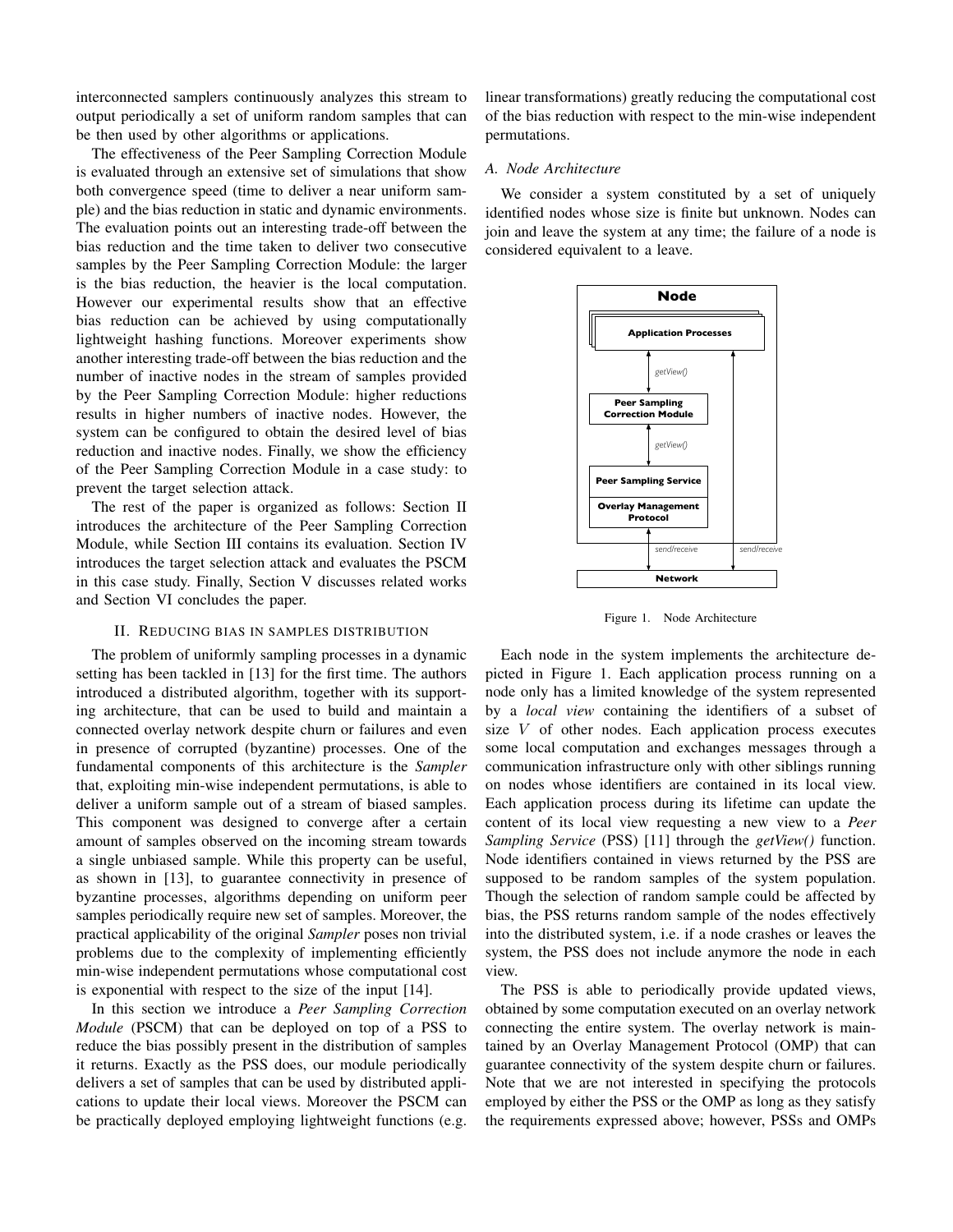```
function void Sampler.Reset(){
 1: h ← randomF unc(); minID ← ⊥
 2: }
function void Sampler.nextV iew(view[]){
 1: for i = 0 to view.length() do
 2: if minID = \perp \vee h(view[i]) < h(minID) then
 3: minID \leftarrow i4: end if
 5: end for
 6: }
function NodeID Sampler.Sample(){
 1: return minID
 2: }
```
Figure 2. The Sampler's pseudo-code [13]

are often implemented as a single component [15], [16]. Here we assume that the PSS can deliver a new view every  $\Delta T_{PSS}$ seconds.

In order to avoid problems introduced by bias in peer sample distributions we introduce, between the PSS and the application processes, a *Peer Sampling Correction Module* (PSCM). Application processes interact directly with this block that offers them the same interface that the PSS provides.

## *B. The Peer Sampling Correction Module*

The fundamental component of the PSCM is the *Sampler* [13] whose behavior is described by the pseudo-code in Figure 2. Basically, the Sampler accepts as input views (i.e. biased sets of samples of size  $V$ ) returned by the PSS and produces a single sample as output. The pseudo-code of the Sampler is composed by three parts: a *Reset()* function that initializes the Sampler resetting the *minID* value and choosing at random a function *h* from a predefined set; a *nextView()* function that computes the sample *minID* with the minimum image *h*(*minID*) among samples observed since the last invocation of *Reset()*; finally the *Sample()* function the returns the current value of *minID*.

A relevant part of the pseudo-code is the invocation of *randomF unction*() that randomly chooses a function *h* from a family. Possible families of functions are:

- 1) linear transformations:  $h(x) = (ax + b) \mod p$
- 2) **MD5**:  $h(x) = MD5(a \circ x)$
- 3) **SHA1:**  $h(x) = SHA1(a \circ x)$

More specifically, in 1) *a* and *b* are random values and *p* defines the size of the codomain of *h*. In particular *p* has to be as large as possible to minimize the probability of collisions among hash values. In 2) and 3)  $a$  is a random string concatenated with the identifier *x*. Consequently the initialization of a sampler lies in selecting some random values that will be used to compute *h* until a new *Reset*() is invoked. For the sake of simplicity in the following we assume that all samplers use function chosen within a same family in order to describe and analyze separately the behavior of each family of functions.



Figure 3. Architecture of the View Corrector

Another component of PSCM is the *View Corrector* (VC) presented in Figure 3. The VC is composed by a set of *V* samplers, where *V* is the size of application processes' local views. All the samplers work concurrently: periodically receive the same input from the underlying PSS (i.e. sets of biased samples), compute the function *h* on each sample and maintain the current minimum as return value. The set of values maintained by the different samplers defines the set of samples returned by the VC itself. Note that, each sampler returns an independent value, as the choice of the function *h* is completely independent from other samplers.

The VC offers two functions:  $ResetVC()$  that produces the simultaneous invocation of *Reset*() on every sampler in the VC, and *Hold*() that saves the current minimum of the different samplers in a buffer. The set of samples contained in the buffer represents the output of the whole VC, therefore an invocation to *Hold*() causes an update of the output of the VC.



Figure 4. Architecture of the Peer Sampling Correction Module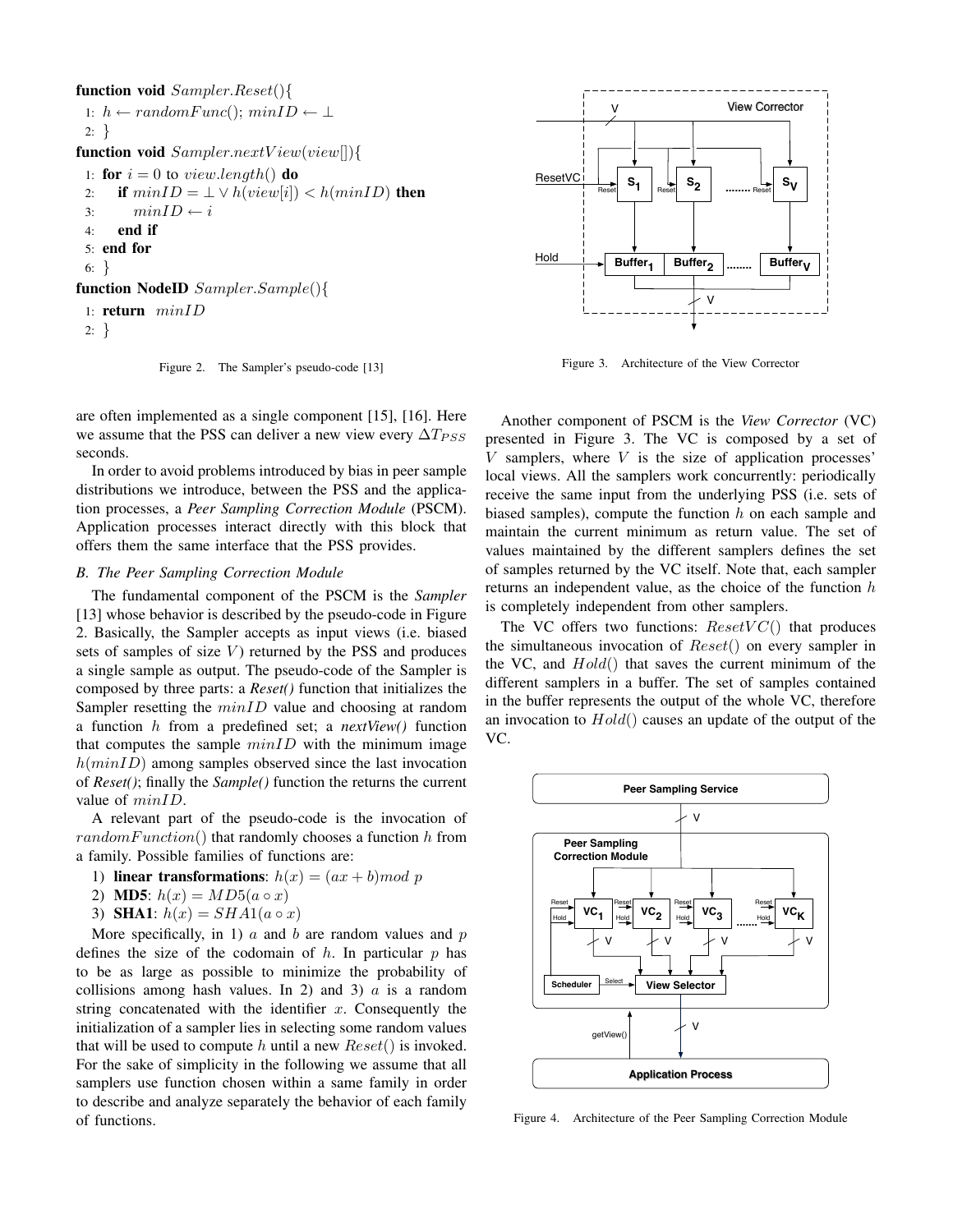Finally, the complete architecture of the PSCM is showed in Figure 4. It is composed by *K* VCs, each one able to return a set of samples with size *V* . A *view selector* is used to select the output of one VC at a time and use it as the output of the PSCM. The view selector is controlled by a *Scheduler* that periodically (with period  $\Delta T$ ):

- 1) holds the set returned by the *i*-th VC invoking on it the function *Hold*());
- 2) resets the *i*-th VC invoking on it the function  $ResetVC($ <sub>;</sub>
- 3) selects the value returned by the *i*-th VC as the return value of the PSCM;
- 4) increases *i* mod *K*.

Application processes can get an updated view using the getView() function that returns a set of V samples output by the VC currently selected by the Scheduler through the View Selector.

## III. EVALUATION

The aim of this section is to evaluate the behavior of the PSCM. More specifically, in the following we first analyze the ability of the VC component to provide uniform random samples and then we evaluate how much the PSCM can be configured to return updated view with a desired level of quality of bias reduction and with a desired period  $\Delta T_{PSCM}$ . Finally we present an evaluation of computational cost of a real implementation of the PSCM.

*Test details:* All the simulations were realized using PeerSim [17] on top of which we implemented a PSS able to return peer samples with a predefined bias. Tests simulate two different kind of scenarios: a static scenario and a dynamic one. In the first case, the network is static (i.e. no nodes are added/removed during simulations) while in the second one, the system suffers a continuous addition /removal of nodes.

In both cases, tests have been conducted simulating 1000 nodes and varying the shape of the distribution of samples returned by the PSS in order to simulate the presence of bias. In static scenario, the sample distribution of our biased PSS has been shaped as a Pareto distribution with parameter *α* varying in the set *{*0*.*269*,* 0*.*349*,* 0*.*901*}*. These values have been chosen to recreate a scenario where 40%, 10% and 0.5% (respectively) of the nodes have probability 80% of being returned as samples by the  $PSS<sup>1</sup>$ .

Evaluation in a dynamic scenario was conducted running the PSCM in a setting where some nodes constitute a stable core (i.e. they remain in the system for the whole duration of the test) and other nodes are continuously replaced with a rate that has been varied in the various tests. In this scenario we modeled the biased PSS discarding node identifiers from the stream of IDs provided by a uniform PSS with a probability inversely proportional to the node age (i.e. younger nodes are more likely to be discarded). More specifically, an identifier

is discarded by the stream with a probability  $P_i = e^{-\beta a_i}$ , where  $\beta$  is a parameter that describes the level of bias and  $a_i$  represents the age of the node which identifier is *i*. This model is intended to simulate the behaviour of PSS based on view exchange techniques in a scenario characterized by strong churn. Reference values are represented by a scenario with perfectly uniform samples. Each single result plotted in the following graphs has been obtained by averaging 300 values collected during a simulation run.

The behaviour of the PSCM and its components has been evaluated by considering the following metrics:

- 1) Frequency: the frequency of a node at a certain time instant is the number of occurrences of its identifier in views of active processes. In an ideal setting all processes should have a same value of frequency; this implies that views returned by the PSCM contain, indeed, uniform random samples.
- 2) Uniformity Error: it represents the average standard deviation of the ratio between the frequency of each correct process and the frequency of the same process in presence of ideal sampling where each node has the same frequency *F*. In an ideal setting this value should be zero, i.e. the peer samples are perfectly uniform. Practically, obtaining this perfect uniform sampling is impossible and also pseudo-random uniform number generators show an Uniformity Error different from zero.
- 3) Convergence Time: it represents the number of distinct views provided by the PSS that a VC has to evaluate before being able to provide a view with a desired Uniformity Error. Note that, given the frequency at which the PSS is able to provide views, this figures gives a rough idea of the time needed to the VC to provide a set of unbiased samples.

The evaluation of the PSCM has been conducted in three phases. Firstly, in order to understand the behaviour of the VC submodule, we tested a PSCM containing a single VC  $(K = 1)$ . In this scenario we evaluated how much the bias present in samples returned by the PSS is reduced with time and how much time it takes to the VC to reach a desired level of Uniformity Error using different function families for its internal samplers.

Secondly, we evaluated the impact of churn on the PSCM considering different node replacement rates. More specifically the aim of this phase was evaluating the distribution of samples provided by a VC in a dynamic setting where nodes are continuously added/removed. This study was conducted analyzing the number of inactive nodes in the view of active ones and the behavior of the bias in random samples produced by VCs.

Finally, we evaluated the PSCM as a whole, analyzing its configurability and computational cost. In order to do this, we implemented a PSCM leveraging standard Java SE Security APIs and then analyzed its behavior changing the number of VCs and their resetting frequency. Moreover, we evaluated the percentage of CPU time spent by the PSCM in

<sup>&</sup>lt;sup>1</sup>The model is coherent with results proposed in [18]. Moreover the behaviour of the system does not change so much modeling the bias by means of different distributions. Consequently, for lack of space, we don't include similar experimental results in the paper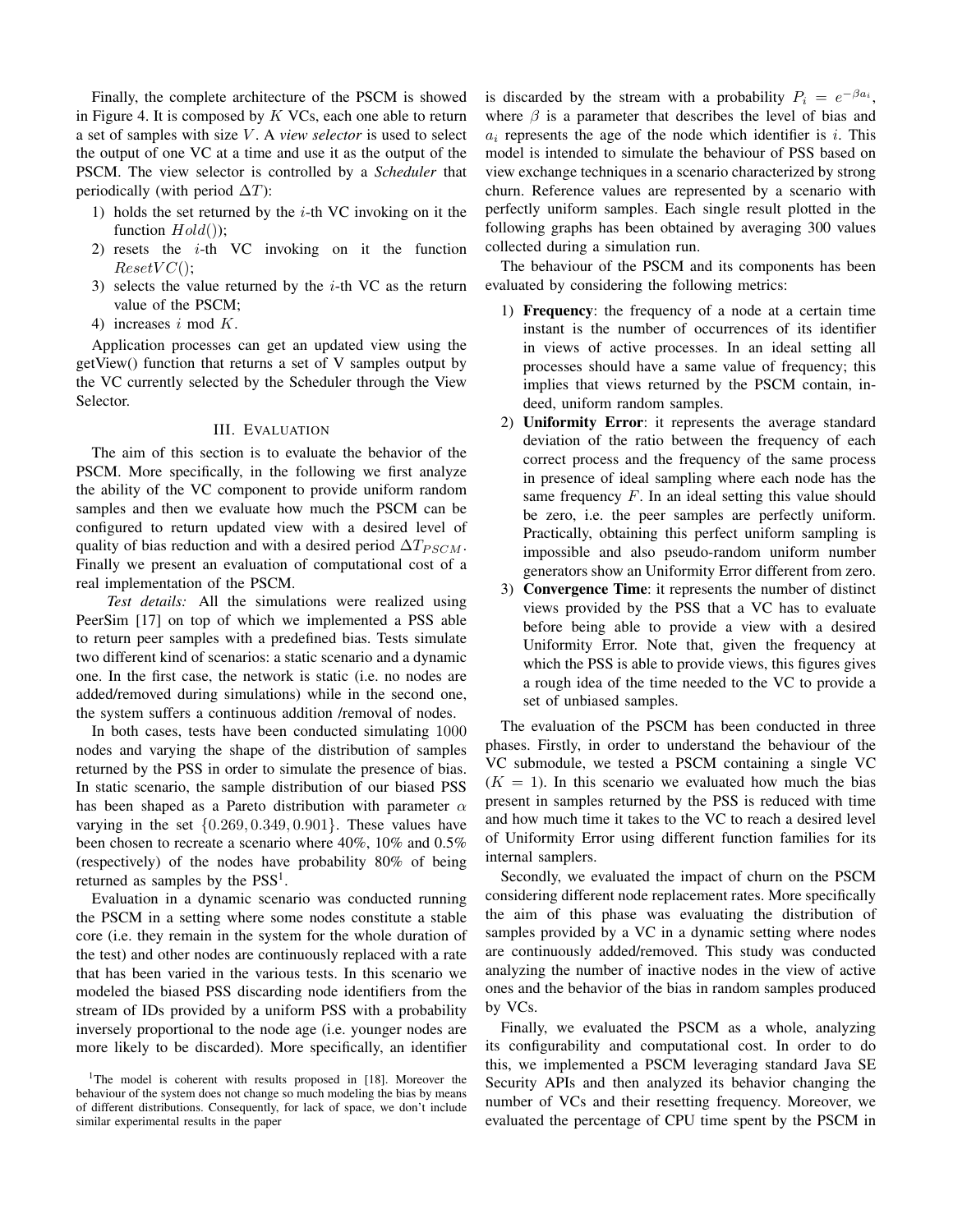the time interval between two consecutive views provided by the underlying PSS.

All the tests, unless stated otherwise in the text, were conducted simulating a system with 1000 nodes and representing a biased PSS through views characterized by a Pareto distribution with shape 0*.*269.

## *A. Evaluation of the View Corrector in a static setting*

In this first phase of our evaluation we want to investigate if a VC is able to reduce the Uniformity Error of biased samples produced by the PSS and, consequently, the obtainable level of the bias reduction that it is able to provide. This investigation is conducted in a static setting where the set of nodes participating to the system does not change.



Figure 5. Uniformity Error evolution is shown over time; distinct PSCMs are compared with uniform and biased PSSs in a system with 1000 nodes and local views of size 100.

Figure 5 shows how the Uniformity Error changes as time passes. Note that the notion of time present in the graph is directly linked to frequency at which the PSS is able to deliver new views, i.e. each time tick on the graph is equal to Δ*T*<sub>*PSS*</sub> seconds of real time. The curves depicted in the graph show how the MD5 and SHA-1 families of functions are able to provide a Uniformity Error that is close to the one characterizing an ideal PSS that employs pseudo-random functions to select samples among the set of currently active nodes. The curves perfectly overlaps after  $Time = 150$ . The linear transformation family, in the same scenario, delivers a remarkably small Uniformity Error, but it stabilizes at an asymptotic value that is larger than the one provided by MD5 and SHA-1. produced by the PSS and, consequently, the obtainable level<br>
of the hias reduction that it is able to provide. This investi-<br>
gation is conducted in a static setting where the set of nodes<br>
participating to the system doe

These results are confirmed by the graph in Figure 6 where the Frequencies of nodes are shown; the results refer to a system that has reached a steady state, i.e. a system where the VC has converged to its final output (after the evaluation of 200 biased views). The curves show how the presence of the VC is able to drastically reduce the level of bias that becomes similar, for MD5 and SHA-1 families, to the one provided by an ideal uniform PSS where each process has the same frequency *F*.

Let us now analyze more in detail the dependency of the



Figure 6. Frequencies of nodes after VC convergence; disctint PSCMs are compared with uniform and biased PSS in a system with 1000 nodes and local views of size 100.



Figure 7. Uniformity Error evolution is shown over time varying the size of local views for linear transformations and MD5 families of functions.

provided by the PSS and the size of local views. For the sake of simplicity we present only results related to linear transformations and  $MD5<sup>2</sup>$ . Figure 7 reports the Uniformity Error that can be obtained using linear transformations (Figure 7(a)) and MD5 (Figure 7(b)) varying the view size. The curves show that, in both cases, the Uniformity Error decreases more rapidly when the size of local views is increased and confirms that only MD5 is able to reach an Uniformity Error similar to one introduced by an ideal uniform PSS. This result outlines

<sup>2</sup>Results for SHA-1, not shown here, closely match those provided by MD5.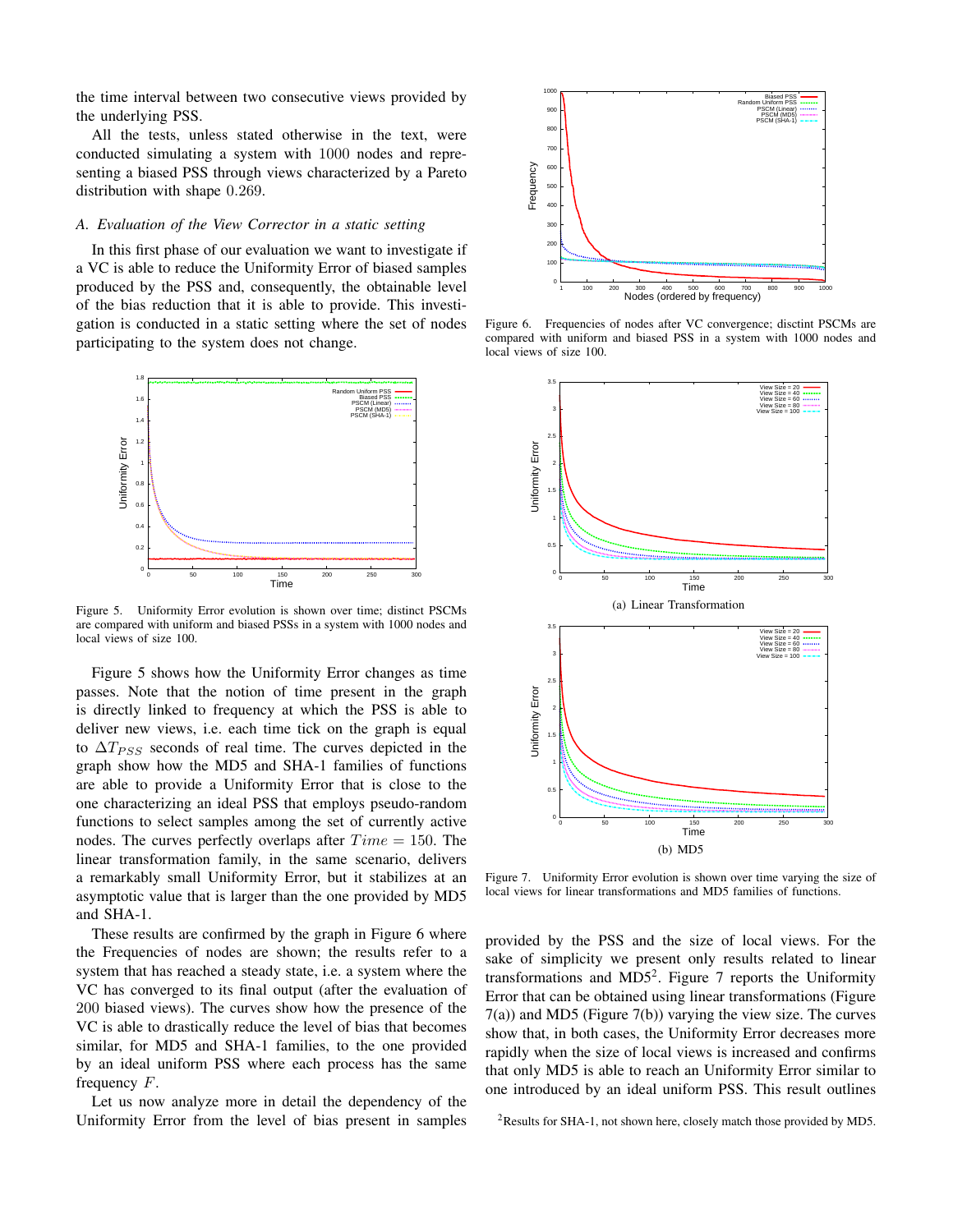the important role that the local view size has on the time needed by VCs to converge to a desired level of Uniformity Error.



Figure 8. Uniformity Error evolution is shown over time varying the shape of the Pareto distribution for linear transformations and MD5 families of functions; the size of local views was 100.

Figure 8 reports the impact of different levels of bias (e.g. different shapes for the Pareto distribution used to simulate bias in samples) on the performance of the VC and on time it needs to converge to a desired level of Uniformity Error. The curves show that increasing the level of bias has a negative impact on the time needed to converge, but does not affect the final result, i.e. the asymptotical Uniformity Error. This result outlines the need to accurately characterize the bias present in samples in order to correctly infer the convergence time for the VCs. Indeed, this time value is a fundamental parameter to correctly configure the PSCM and, more specifically, the number *K* of VCs needed in the PSCM itself.

#### *B. Evaluation of the View Corrector under Churn*

This section describes the behaviour of the VC in a dynamic setting where churn is present. We considered a system composed by two sets of nodes: a stable core, constituted by 10% of the nodes in the system, and the set containing the remaining nodes that are continuously replaced at a fixed rate (i.e. the level of churn). This model simulates a scenario where the PSS is not able to react properly to dynamism and returns

with high frequency old nodes, while younger ones are only rarely returned.



Figure 9. Distribution of Node Frequency under churn considering different levels of churn; the size of local views was 40.



Figure 10. Impact of churn on the Uniformity Error for linear transformations family of functions; the size of local views was 40.

In this setting we expect views returned by the PSCM to contain a number of outdated samples caused by nodes that left the system. This number will increase as the churn level is raised. The presence of outdated samples causes a reduction of the average Frequency of nodes as shown in Figure 9. The graph reports the Frequency distribution after 300 time ticks considering different levels of churn (respectively 0.5%, 2.5% and 5% of nodes replaced per time unit) using linear transformations<sup>3</sup>. While the Frequencies for the ideal case are uniformly spread among a mean that is equal to the view size, as the churn level is increased Frequencies begins to shift toward the left side of the graph: this means that a larger number of nodes do not survive enough time in the system to appear in other node views.

Interestingly, this fact has a counterintuitive effect on the Uniformity Error. Figure 10 reports the evolution of Uniformity Error with time; the curves show how, after an initial transient state, the Uniformity Error decreases more rapidly with larger levels of churn. This behaviour is a consequence of the shift of Frequency toward values closer to 0. Clearly,

<sup>&</sup>lt;sup>3</sup>Due to space restrictions we omit the results for the other two families of functions that showed a similar behaviour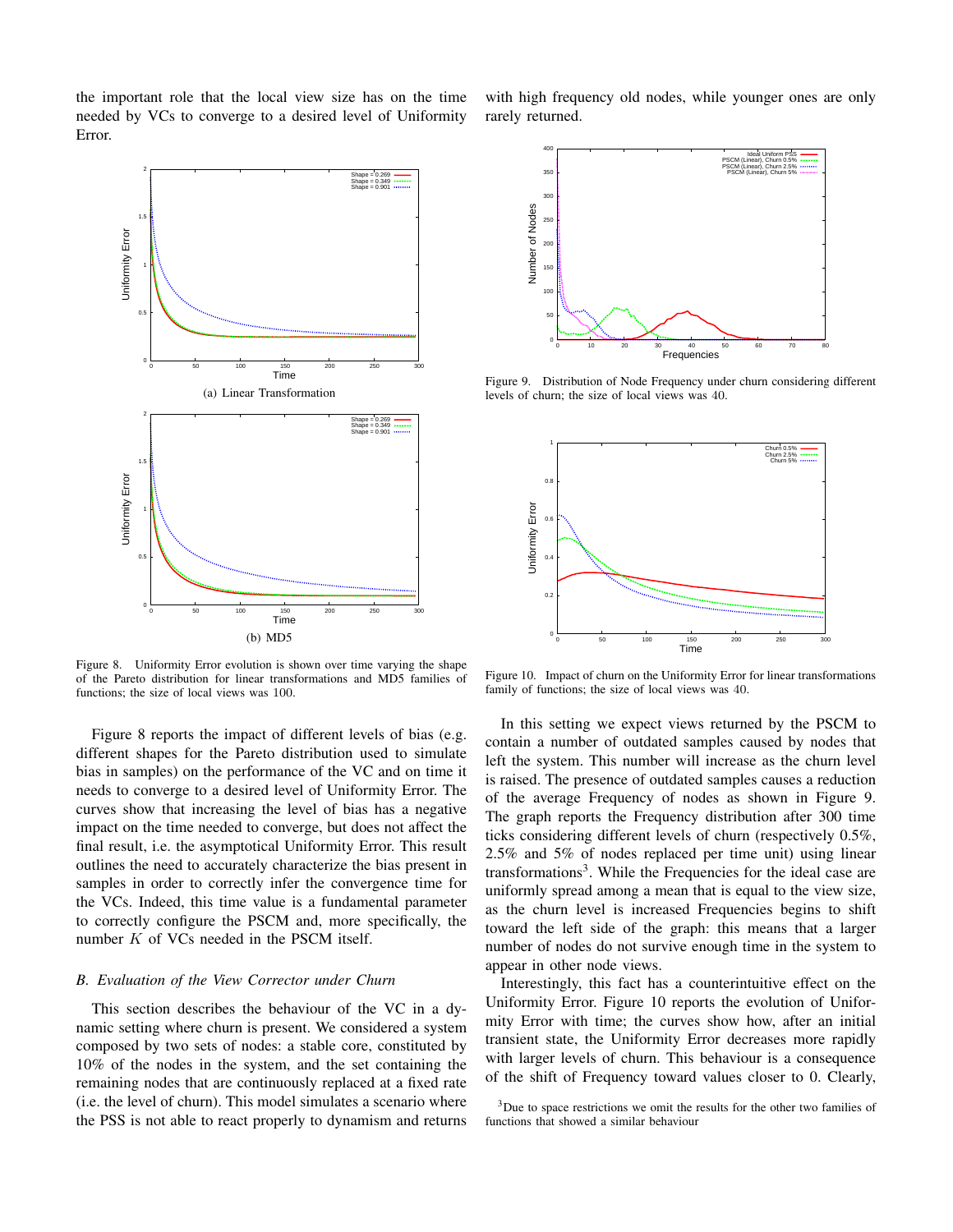| SΝ  | Churn $0.5\%$ | Churn $2.5\%$ | Churn $5\%$ |
|-----|---------------|---------------|-------------|
| 50  | 0.146         | 0.468         | 0.636       |
| 100 | 0.282         | 0.664         | 0.791       |
| 200 | 0.462         | 0.810         | 0.890       |
| 300 | 0.572         | 0.875         | 0.931       |

Table I PERCENTAGE OF OUTDATED SAMPLES CONTAINED IN VIEWS. THE TEST CONSIDERS A SYSTEM WITH VIEW SIZE 40 EMPLOYING LINEAR TRANSFORMATION.

|                 | % of CPU Time |  |
|-----------------|---------------|--|
| Linear          | 0.1           |  |
| MD <sub>5</sub> | 2.265         |  |
| <b>SHA1</b>     | 3.525         |  |
| Table II        |               |  |

THE PERCENTAGE OF CPU TIME SPENT IN CALCULATING FUNCTIONS IS SHOWN FOR DIFFERENT FAMILIES OF FUNCTIONS. THE TEST CONSIDER A SYSTEM WITH  $SN = 150$  AND VIEW SIZE 100.

the curves reported in this graph show only part of the story: a larger level of churn reduces the Uniformity Error, but this is paid with larger amounts of outdated samples contained in the views returned by the PSCM. The PSCM gets rid of these samples periodically when VCs are reset, thus the period of reset can be tuned to reduce this issue. Table I reports the percentage of outdated samples present in views assuming that a VC is reset every SN time ticks. A correct estimation of the *sampling number* SN is thus fundamental to identify a good tradeoff between the Uniformity Error and the percentage of outdated samples reported by the PSCM in a setting characterized by the presence of churn.

## *C. Evaluation of the Peer Sampling Correction*

In this section we evaluate the computational cost of the PSCM, with a number  $K > 1$  of VCs, and we show how it is possible to configure this service to produce new views with a desired level of the Uniformity Error at a specific rate.

Firstly, starting from the results shown in previous section we know that it is possible, given a specific scenario (i.e. a precise characterization of the samples bias), calculate the number of biased views that a VC has to evaluate in order to converge to a target Uniformity Error. This number can be used to guide the realization of the whole PSCM. More specifically, the period  $\Delta T_{PSCM}$  at which the PSCM can deliver updated unbiased views is defined as

$$
\Delta T_{PSCM} \ge \frac{SN * \Delta T_{PSS}}{K} \tag{1}
$$

This formula directly follows from the architecture depicted in Section II-B where the scheduler resets the VCs using a round-robin procedure. In this way the time interval between two consecutive  $ResetVC()$  invocations on the same VC is  $K * \Delta T_{PSCM}$ . Due to the fact that we want this time to be greater than  $SN * \Delta T_{PSS}$ , the previous formula follows.

Using this formula we can choose the number of VCs *K* that we need to obtain a desired update frequency of unbiased

views. In particular, in order to obtain  $\Delta T = \Delta T_{PSS}$  (i.e. obtain unbiased views at the same rate of views delivered by the underlying PSS), we must configure the PSCM composed with a number of VCs  $K = SN$ .

Finally, to evaluate the computational cost of this kind of configuration we used a 2GHz Intel Core Duo PC where we ran an implementation of PSCM realized using the Java SE Security API for the MD5 and SHA-1 functions. We configured the PSCM with  $SN = 150$  and view size 100. This kind of configuration requires 15000 computations of the hashing functions and in table III-B we present a summary of the percentage of CPU Time spent by the PSCM when the underlying PSS provides a new view each time interval  $\Delta T_{PSS} = 10s$ . These results show how it is possible to compute a huge number of functions using very small computational time, particularly considering linear transformations. The trade-off between computational cost and efficiency in bias remotion justifies the employment of the linear transformation when we want to develop a light version of PSCM or when we have only machines with limited resources. Conversely, if more computational resources are available, more complex hashing functions like MD5 and SHA-1 can provide application with smaller levels of Uniformity Error.

## IV. A CASE STUDY: PREVENTION OF TARGET SELECTION ATTACK

We evaluate the PSCM in a case study where we introduced an adversary able to corrupt nodes and we studied how much the PSCM can reduce the power of the adversary's attacks. In this scenario we evaluated the resilience of the whole system to adversary's attacks varying the percentage of nodes in the system that the adversary is able to corrupt.

More specifically, we assume the presence of an adversary that first selects a set of target nodes belonging to the system and then corrupts them in order to attack an application that runs on the top of a PSS. When a node is corrupted, the adversary can impose any behavior to the processes running on it through for example out of band communication (a noncorrupted node is said to be correct). We assume the adversary is able to access the PSS and collect the list of samples it returns (listening phase), but the adversary cannot influence in any way the behavior of the PSS.

The goal of the adversary is to maximize the presence of corrupted node identifiers in the local views of processes running on correct nodes, minimizing at the same time the total number of corrupted nodes.

In this attack the adversary can use the bias of the PSS and the small view size stored in each node to achieve its goal. The adversary observes the sequence of samples output by the PSS to estimate the current sample bias and to identify nodes returned with higher frequency selecting these nodes as targets. This behavior will increase the effectiveness of its attack as the identifiers of these processes will appear in a larger number of local views belonging to correct processes.

Let us remark that the target selection attack is different from the hub attack addressed in [13] and [19] because the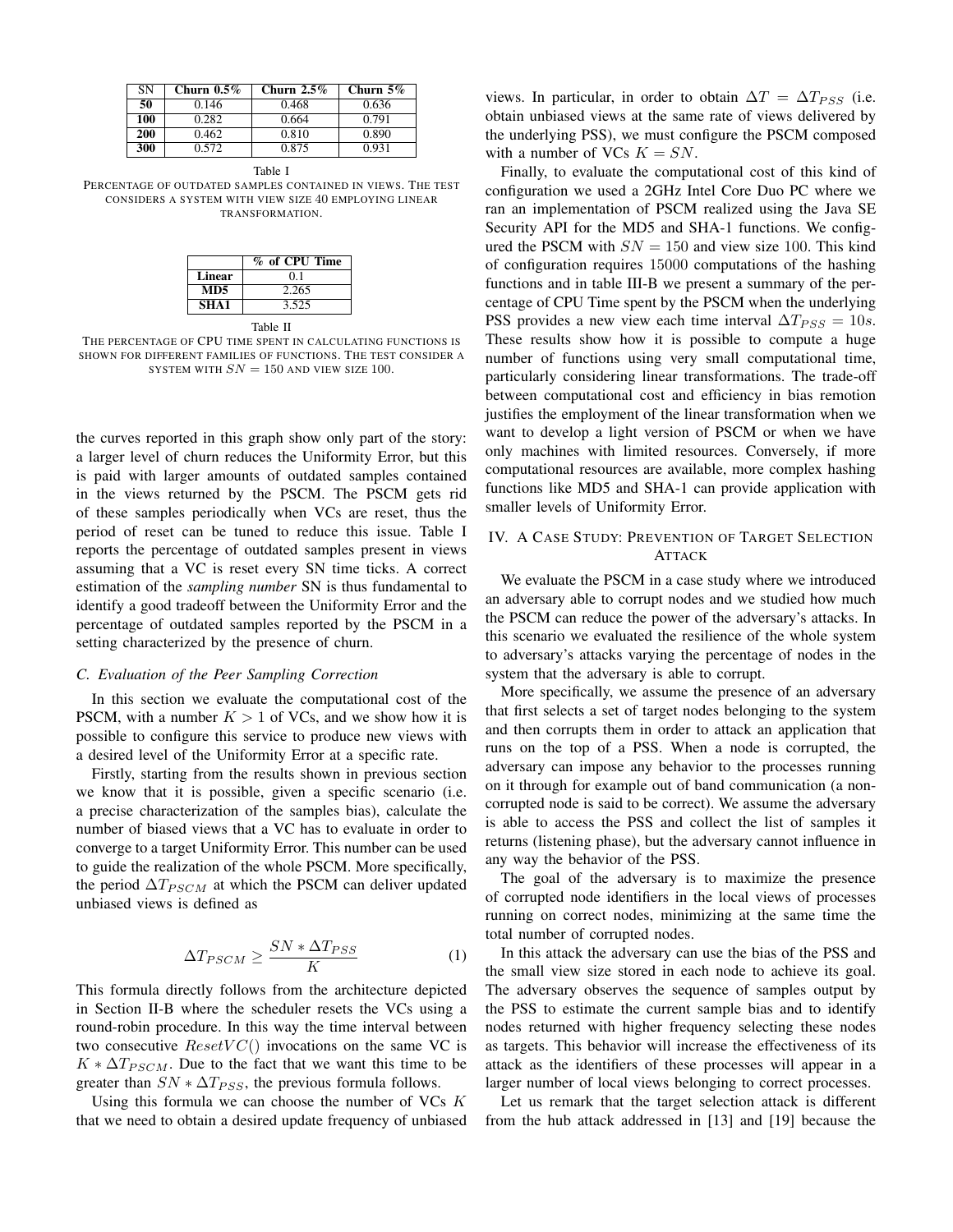latter addresses gossip-based implementation of a PSS while the target selection attack is done at the application level using the information output by the PSS (independently of its implementation design).

In order to quantify the effectiveness of this attack in presence of biased samples, we introduce another metric:

4 Percentage of View Corruption: it represents the average ratio between the number of corrupted node identifiers contained in the local views of correct ones and the size of local view. If samples are uniform this percentage should not exceed the percentage of corrupted nodes in the system.



Figure 11. Impact of the Adversary is shown varying the size of local views for distinct PSCMs and different values of *SN*.

Figure 11 reports the percentage of view corruption varying the view size and the value of *SN*. We can see how, also for small view sizes and small values of *SN*, the PSCM is able to reduce this metric of an order of magnitude with respect to a biased PSS. For *SN ≥* 100 the percentage of view corruption reaches a level similar to the one showed by an ideal uniform PSS. This means that the adversary is not able to significantly increase its influence on the whole system if the PSCM is deployed and opportunely configured.



Figure 12. Impact of the Adversary is shown varying the percentage of corrupted nodes for distinct PSCMs and different values of *SN*.

Another important aspect is pointed out by Figure 12 where we analyze the behavior of the system with respect to the percentage of view corruption while increasing the percentage of nodes corrupted by the adversary. The graph shows how the PSCM is able to improve the overall resilience of the system even when the number of processes corrupted by the adversary grows. In particular, in presence of the PSCM the percentage of corrupted processes in local views grows linearly with the percentage of nodes corrupted. When the PSCM is not adopted, i.e. local views are updated with biased samples provided by the PSS, the figure grows exponentially up to 70%. This result shows how, thanks to the PSCM, application processes can obtain uniform random views also in presence of a huge number of corrupted processes.



Figure 13. Impact of the Adversary is shown varying the percentage of corrupted nodes for a PSCM using linear transformations and different view sizes.

We conclude this evaluation by showing, in Figure 13, again the behaviour of the system with respect to the percentage of view corruption while increasing the percentage of nodes corrupted by the adversary. However, in this case the results refer only to a PSCM employing the family of linear transformations. The different curves depicted in the graph show this family of functions works at its best only when the VCs inside the PSCM can evaluate larger views. When the size of views returned by the PSS grows, the performances showed by the system equipped with the PSCM approach those obtainable in the ideal case.

#### V. RELATED WORK

*a) On the uniformity of samples in a network:* Getting uniform sample in a network can be done through random walk [8], [20] and DHT [12] as well as gossiping. However the correctness of random walk-based sampling depends on the network topology. If actual topology is different from the assumed one, then the sample produced by the random walks may be far to be uniform [8], [18]. Let us remark that there are no study in the direction of making sampling based on random walk and on DHT resilient to byzantine attacks.

From the performance viewpoint, there are some papers in the literature that discuss unexpected performance behaviors exhibited when the PSS does not deliver anymore uniform samples [4], [10]. For example, in [4], the authors show how the bias introduced by the PSS can create a core of processes acting like a central cluster or an hub. The presence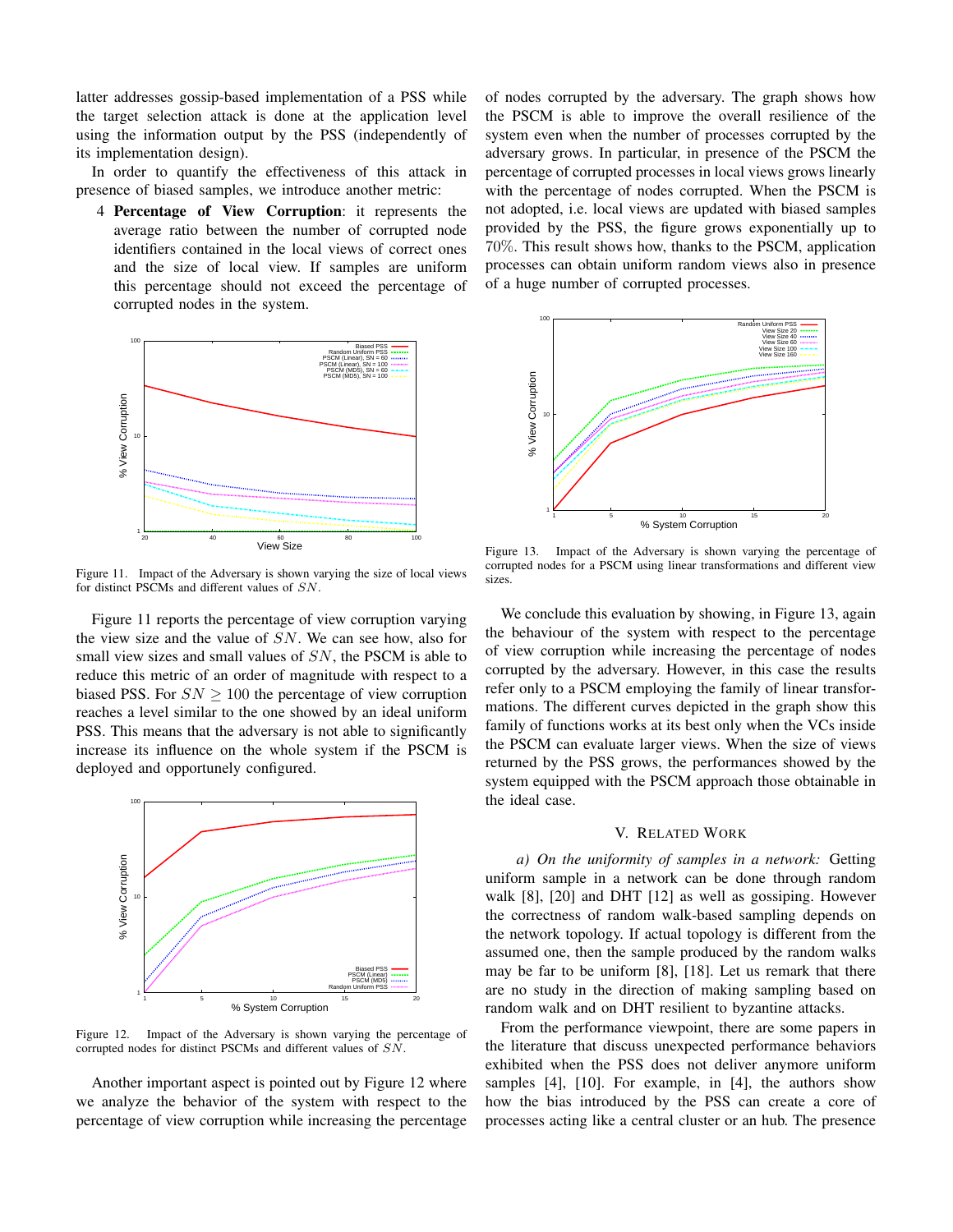of this cluster could, in principle, create some benefits for the applications: the cluster is usually formed by peers that participate to the system computation for long periods of time, thus increasing the overall topology robustness. However, the presence of this cluster causes undesired behaviors as well: nodes within this cluster are usually the target of a large number of application messages, leading to load unbalance within the application and possibly to link congestions.

*b) Peer Sampling Services resilient to byzantine attacks:* The problem of designing peer sampling with small local views resilient to byzantine attack is a recent branch of research and it has been addressed only for peer sampling services based on gossiping [13], [19]. Many works on byzantine membership based on gossiping have either considered static settings where the full membership is known at all [21], [22] or focused on maintaining full local view [23], [24] rather than samples.

Keidar et al. in [13] propose a gossip-based protocol able to realize an uniform peer sampling service with small views in presence of byzantine processes. They formally prove that their solution is able to guarantee an uniform random sampling when churn into the system stops. Moreover they employ Samplers, such as we do in this paper, to be resilient to different kind of attacks by byzantine processes. Compared to their work, we take a practical approach to the realization of a peer sampling by working on the top of a possibly biased peer-sampling service with the aim of reducing such a bias on-the-fly and without stopping churn.

## VI. CONCLUSION

An implementation of a uniform peer sampling service in a continuously evolving system produces a biased stream of network samples due to changing in network topologies and churn. Also this bias can be enhanced by attacks that target the internal peer sampling algorithm. Theoretical approaches have indeed formally proved that uniform peer sampling is possible only on quiescent systems [13]. Therefore providing a uniform peer sampling in a continuously evolving system is a practical challenge.

The paper has introduced a Peer Sampling Correction Module that is able to reduce the bias of sampling through a simple and fully decentralised solution without additional costs in terms of communication. The module is based on interconnection of samplers similar to the ones presented in [13] and on the usage of well-known hashing functions. The paper pointed out an interesting trade-off between the reduction of bias and the computational cost of this reduction at each node. Moreover proposed solution is also shown to be configurable to obtain an high level of bias reduction also under a continuous arrival and departure of nodes.

After the paper has analyzed how an application, working on the top of a biased peer sampling service, can be defeated easily by an adversary, executing a target selection attack, due to its capacity to select a small number of targets that can produce a great damage to the application. Finally we have shown how this peer sampling correction module can largely mitigate the effect of a target selection attack also using just a few samplers and lightweight hash function (e.g. linear transformation).

#### **REFERENCES**

- [1] P. T. Eugster, R. Guerraoui, A. Kermarrec, and L. Massouliè, "Epidemic information dissemination in distributed systems," *IEEE Computer*, vol. 37, no. 5, pp. 60–67, 2004.
- [2] M. Jelasity, A. Montresor, and O. Babaoglu, "Gossip-based aggregation in large dynamic networks," *ACM Transactions on Computer Systems*, vol. 23, no. 3, pp. 219–252, 2005.
- [3] K. Iwanicki, M. van Steen, and S. Voulgaris, "Gossip-based synchronization for large scale decentralized systems," in *Proceedings of the Second IEEE International Workshop on Self-Managed Networks, Systems and Services*, 2006, pp. 28–42.
- [4] R. Baldoni, A. Corsaro, L. Querzoni, S. Scipioni, and S. Tucci-Piergiovanni, "Coupling-based internal clock synchronization for large scale dynamic distributed systems," MIDLAB - University of Rome "La Sapienza". A preliminary version apeeared at DOA 2007. http: //www.dis.uniroma1.it/*∼*midlab/publications.php, Tech. Rep., 2008.
- [5] M. Jelasity and A.-M. Kermarrec, "Ordered slicing of very large-scale overlay networks," in *Proceedings of the Sixth IEEE International Conference on Peer-to-Peer Computing*, 2006, pp. 117–124.
- [6] Q. Lv, P. Cao, E. Cohen, K. Li, and S. Shenker, "search and replication in unstructured peer-to-peer networks," in *Proceedings of the 16th International Conference on Supercomputing*, 2002, pp. 84–95.
- [7] L. Massoulié, E. L. Merrer, A.-M. Kermarrec, and A. Ganesh, "Proceedings of the twenty-fifth annual acm symposium on principles of distributed computing," in *Peer counting and sampling in overlay networks: random walk methods*, 2006, pp. 123–132.
- [8] C. Gkantsidis, M. Mihail, and A. Saberi, "Random walks in peer-to-peer networks," in *Proceedings of 23th Annual Joint Conference of the IEEE Computer and Communications Societies (INFOCOM 2004)*, 2004, pp. 130–140.
- [9] C. Law and K. Siu, "Distributed construcion of random expander networks," in *Proceedings of 22th Annual Joint Conference of the IEEE Computer and Communications Societies (INFOCOM 2003)*, 2003, pp. 2133–2143.
- [10] R. Baldoni, R. Beraldi, V. Quéma, L. Querzoni, and S. T. Piergiovanni, "Tera: topic-based event routing for peer-to-peer architectures," in *DEBS*, ser. ACM International Conference Proceeding Series, H.-A. Jacobsen, G. Muhl, and M. A. Jaeger, Eds., vol. 233. ACM, 2007, pp. 2–13. ¨
- [11] M. Jelasity, R. Guerraoui, A.-M. Kermarrec, and M. van Steen, "The peer sampling service: experimental evaluation of unstructured gossipbased implementations," in *Proceedings of the 5th ACM/IFIP/USENIX international conference on Middleware*, 2004, pp. 79–98.
- [12] V. King, S. Lewis, and J. Saia, "Choosing a random peer in chord," *Algorithmica*, vol. 49, no. 2, pp. 147–169, 2007.
- [13] E. Bortinikov, M. Gurevich, I. Keidar, G. Kliot, and A. shaer, "Brahms: Byzantine resilient random membership sampling," in *Proceedings of 27th ACM Symposium on Principles of Distributed Computin*, 2008, pp. 145–154.
- [14] A. Z. Broder, M. Charikar, A. M. Frieze, and M. Mitzenmacher, "Minwise independent permutations," *J. Comput. Syst. Sci.*, vol. 60, no. 3, pp. 630–659, 2000.
- [15] I. Stoica, R. Morris, D. Liben-Nowell, D. Karger, M. Kaashoek, F. Dabek, and H. Balakrishnan, "Chord: A scalable peer-to-peer lookup protocol," *IEEE/ACM Transactions on Networking*, vol. 11, no. 1, pp. 17–32, 2003.
- [16] P. Eugster, S. Handurukande, R. Guerraoui, A.-M. Kermarrec, and P. Kouznetsov, "Lightweight probabilistic broadcast," *ACM Transactions on Computer Systems*, vol. 21, no. 4, pp. 341–374, 2003.
- [17] "Peersim: A peer-to-peer simulator," http://peersim.sourceforge.net. [Online]. Available: http://peersim.sourceforge.net
- [18] A. Awan, R. A. Ferreira, S. Jagannathan, and A. Grama, "Distributed uniform sampling in unstructured peer-to-peer networks," in *Proceedings of the 39th Hawaii International Conference on System Sciences*, 2006, pp. 223–233.
- [19] G. P. Jesi, D. Hales, and M. van Steen, "Identifying malicious peers before it's too late: A decentralized secure peer sampling service," in *SASO*. IEEE Computer Society, 2007, pp. 237–246.